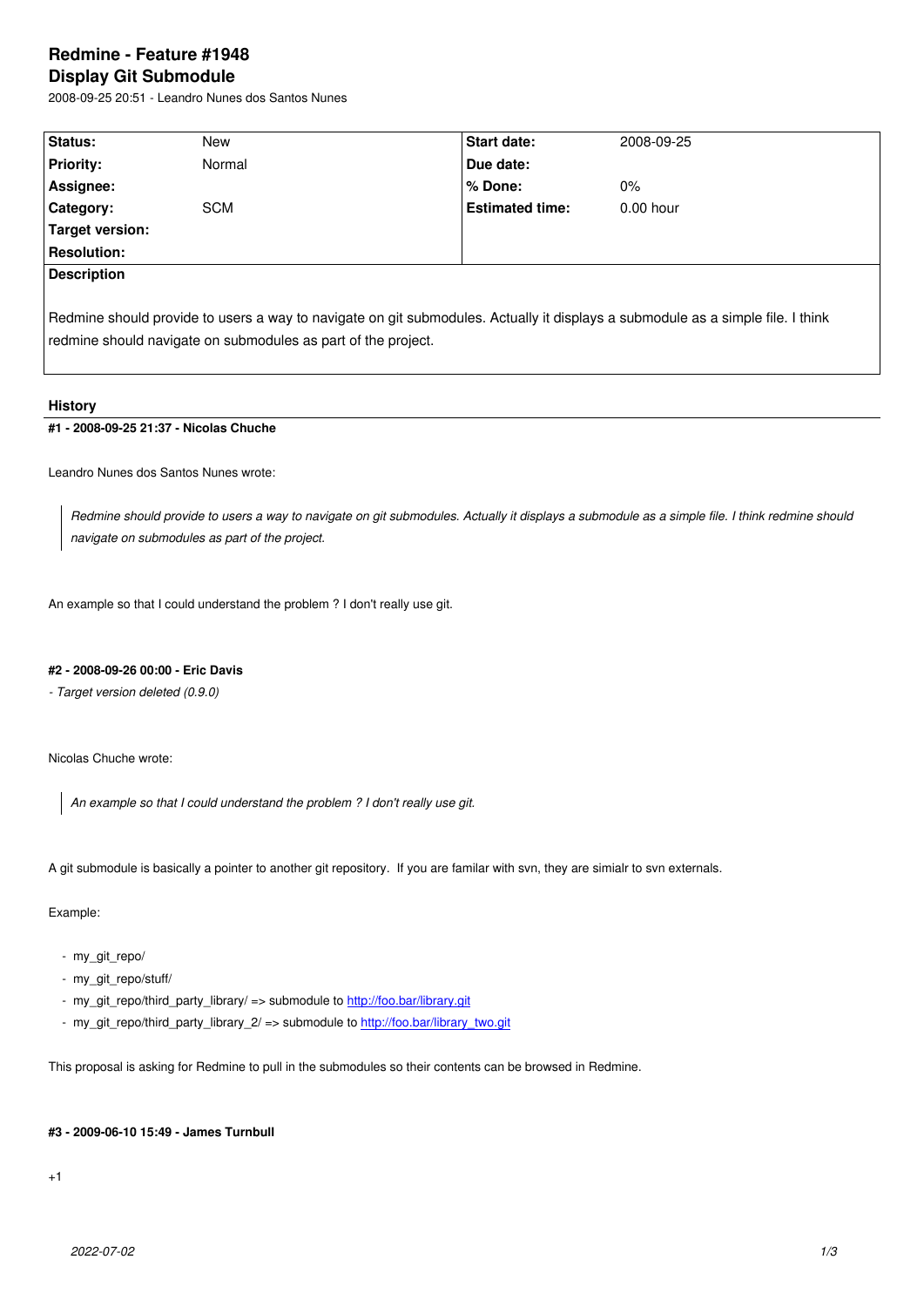## **#5 - 2009-08-27 12:03 - Anonymous**

I would *not* want the content from submodules to be pulled into the super project. If one is interested on the code of (one or more) submodules, they should be tracked as their own (separate) redmine projects.

A special icon to point out that a certain file is a submodule pointer is perfect imho. A click could go to the repo (if it's here). Github does the same (e.g. dataset in radiant vendor plugins).

## **#6 - 2009-[08-27 13:31 - Dominik](http://github.com/radiant/radiant/tree/4b817a8b533f095bdd6354ccec7acc4e6b1677c0/vendor/plugins) Wild**

Hans-Peter Suter wrote:

*I would not* want the content from submodules to be pulled into the super project. If one is interested on the code of (one or more) submodules, they should be tracked as their own (separate) redmine projects.

I totally agree with Hans-Peter. We are tracking submodules with redmine subprojets, which works perfectly.

#### **#7 - 2009-10-06 04:12 - Adam Soltys**

I'm starting to work on this: http://github.com/asoltys/redmine/commits/git\_submodules

#### **#8 - 2010-10-12 12:45 - B[ob Bottle](http://github.com/asoltys/redmine/commits/git_submodules)**

 $+1$ 

#### **#9 - 2010-12-13 15:05 - Renzo Meister**

+1 for "A special icon to point out that a certain file is a submodule pointer is perfect imho. A click could go to the repo (if it's here)."

#### **#10 - 2011-10-24 08:26 - Kaspars Sprogis**

Any updates on this?

+1 from me too

# **#11 - 2018-02-28 16:10 - Bastian Lüttig**

*- File git-submodule-view.patch added*

## Hi,

I have written a patch for displaying submodules and linking them to the repository.